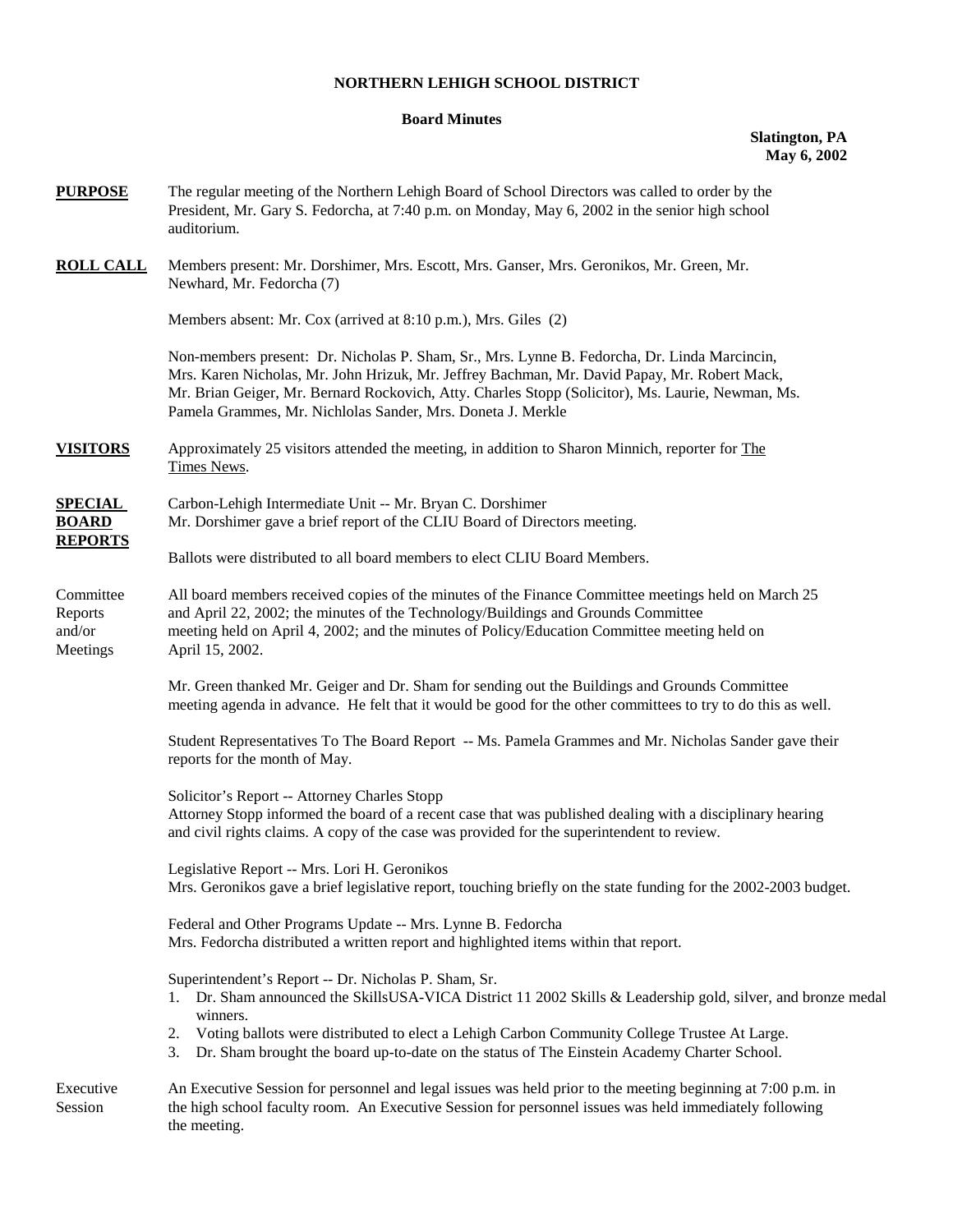Board Minutes  $-2$ -

| <b>PERSONNEL</b>                          | A motion was made by Mr. Dorshimer, with a second made by Mr. Green, that the Board of Education<br>approve the following personnel items:                                                                                                                                                                                                                                                                                                          |  |  |
|-------------------------------------------|-----------------------------------------------------------------------------------------------------------------------------------------------------------------------------------------------------------------------------------------------------------------------------------------------------------------------------------------------------------------------------------------------------------------------------------------------------|--|--|
| Substitutes-<br>Instructional             | Approve to employ the following substitute teacher for the 2001-2002 school year at the substitute<br>teacher rates of \$70.00 for 1-10 non-consecutive days; \$80.00 for 11-20 non-consecutive days;<br>\$90.00 for $21+$ non-consecutive days:                                                                                                                                                                                                    |  |  |
|                                           | Linda Deurer - Mentally and/or Physically Handicapped                                                                                                                                                                                                                                                                                                                                                                                               |  |  |
| Non-Instruct-<br>ional                    | Approve the following substitute aide for the 2001-2002 school year at the substitute rate of \$7.25 per hour:                                                                                                                                                                                                                                                                                                                                      |  |  |
|                                           | Jared Scott Case - Instructional Aide                                                                                                                                                                                                                                                                                                                                                                                                               |  |  |
| <b>Unpaid Leave</b><br>James Bauer        | Approve the request of James Bauer to take a two and one half day unpaid leave of absence on May<br>10 (1/2 day), May 16 and May 17, 2002. He is requesting permission to take these unpaid days in<br>conjunction with his three personal days that will be taken on May 13, 14 and 15, 2002. His request<br>will not be considered a precedent for future requests per correspondence received from the Northern<br>Lehigh Education Association. |  |  |
| Resignations-<br>Instructional            | Accept the resignation of Nadeen Boykin, Reading/Language Communication Skills teacher in the<br>middle school, effective August 31, 2002.                                                                                                                                                                                                                                                                                                          |  |  |
| Co-Curricular                             | Accept the resignation of Joseph Tout from his position as Assistant Football Coach for the 2002-<br>2003 school year.                                                                                                                                                                                                                                                                                                                              |  |  |
|                                           | Accept the resignation of Ellen Yenser from her position as Middle School Student Council Advisor<br>at the end of the 2002-2003 school year.                                                                                                                                                                                                                                                                                                       |  |  |
|                                           | YEA:<br>Mr. Dorshimer, Mrs. Escott, Mrs. Ganser, Mrs. Geronikos, Mr. Green,<br>Mr. Newhard, Mr. Fedorcha (7)<br>NAY:<br>None $(0)$                                                                                                                                                                                                                                                                                                                  |  |  |
| <b>POLICY</b>                             | A motion was made by Mr. Newhard, with a second made by Mr. Dorshimer, that the Board of<br>Education approve the following items listed under Policy:                                                                                                                                                                                                                                                                                              |  |  |
| Conferences                               | Approve the request of Mark Hoffman and Earl Snyder to attend a Pennsylvania School Business<br>Officials conference in State College, PA on May 8, 2002. Expenses for this conference, entitled<br>"Grounds Management" include \$125.00 each for registration, \$50.00 for travel, for a total cost of<br>\$300.00.                                                                                                                               |  |  |
| New Board<br>Policy #622<br>$1st$ Reading | Approve new board policy #622 - GASB Statement 34, as presented after first reading.                                                                                                                                                                                                                                                                                                                                                                |  |  |
| Attendance Of<br>Non-Resident<br>Student  | Approve to permit a Peters Elementary student, whose parents are moving from the Northern Lehigh<br>School District on May 15, 2002, to remain in attendance for the duration of this school term in<br>accordance with School Board Policy #202.                                                                                                                                                                                                   |  |  |
|                                           | YEA:<br>Mr. Dorshimer, Mrs. Escott, Mrs. Ganser, Mrs. Geronikos, Mr. Green,<br>Mr. Newhard, Mr. Fedorcha (7)<br>NAY:<br>None $(0)$                                                                                                                                                                                                                                                                                                                  |  |  |

**CURRICU-** A motion was made by Mrs. Escott, with a second made by Mrs. Geronikos, that the Board of education **LUM AND** approve to adopt the textbooks as listed below. Money for these textbooks was included in the 2001-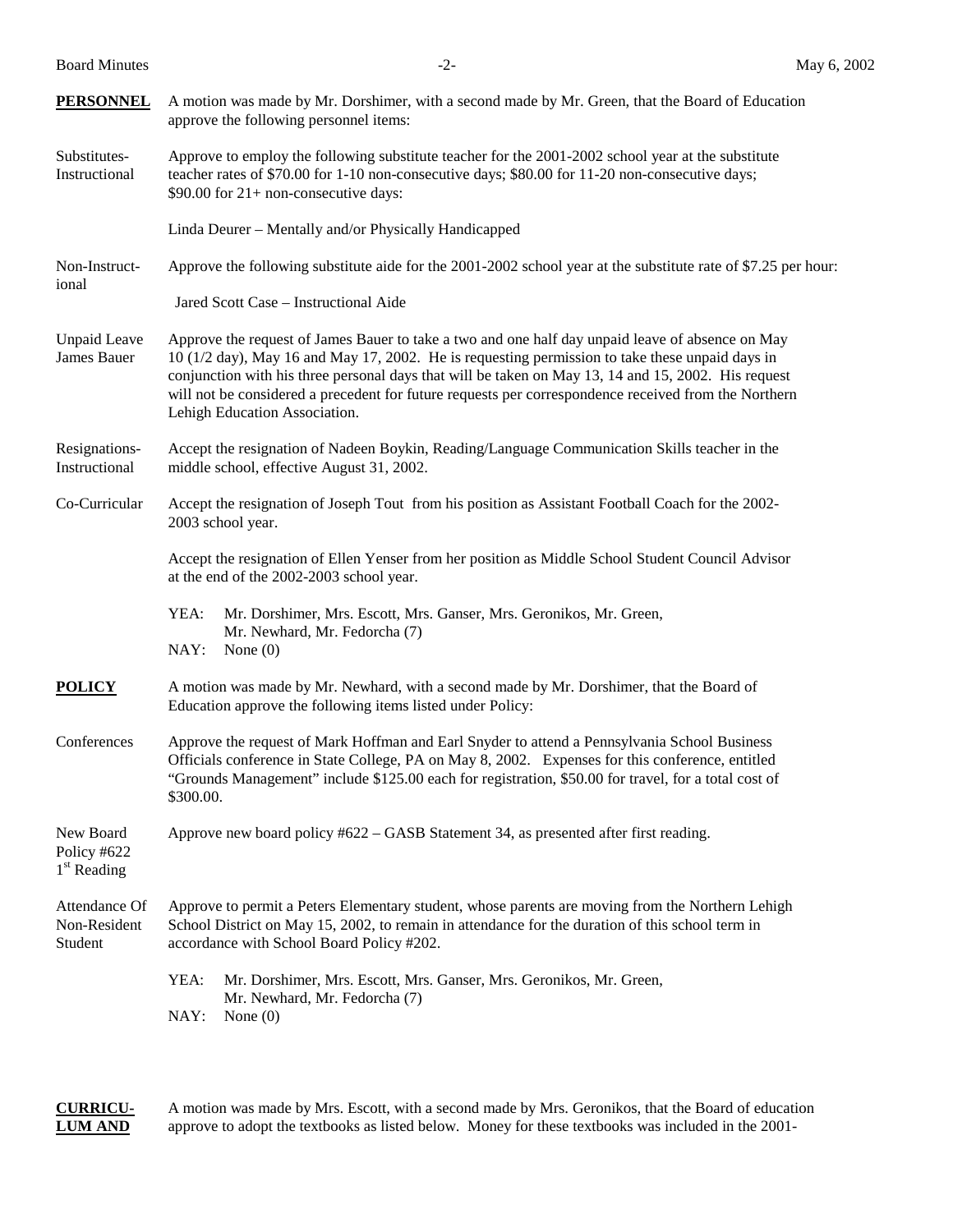| <b>INSTRUCT-</b> | 200 <sup>°</sup> |
|------------------|------------------|
| ЮN               |                  |

2 budget. Sample texts were available for perusal before and after the board meeting.

| <b>Title Of Book</b>               | <b>Grade Level</b> | Company          | Copyright<br>Date |
|------------------------------------|--------------------|------------------|-------------------|
| Middle School Math<br>Course 2 SE  | Secondary          | Prentice Hall    | 2002              |
| Middle School Math<br>Course 3 SE  | Secondary          | Prentice Hall    | 2002              |
| Prentice Hall Algebra 1<br>SE.     | Secondary          | Prentice Hall    | 2001              |
| Prentice Hall Algebra 2<br>SE.     | Secondary          | Prentice Hall    | 2001              |
| Lial Trigonometry $7th$ Ed.<br>SE. | Secondary          | Prentice Hall    | 2001              |
| <b>Geometry Pupils Edition</b>     | Secondary          | McDougal Littell | 2001              |

YEA: Mr. Dorshimer, Mrs. Escott, Mrs. Ganser, Mrs. Geronikos, Mr. Green, Mr. Newhard, Mr. Fedorcha (7)

NAY: None (0

**OLD** Mr. Dorshimer inquired as to how his vote with regard to the reconfiguration of the elementary schools **BUSINESS** could be acknowledged since he was not present at the April 29 meeting when the motion was defeated because of a tie vote. Attorney Stopp indicated that a board member who is not present at a meeting for purposes of voting would be treated as absent for that evening. The vote cannot be counted. The board members at that meeting were authorized to vote. Attorney Stopp indicated that at another meeting or session of the school board the reconfiguration subject could be brought up by anyone from either the prevailing or the non-prevailing side of the vote. Mr. Dorshimer wanted to go on record that this situation will be revisited before the final 2002-2003 budget is drawn up.

## **NEW** A motion was made by Mrs. Escott, with a second made by Mr. Dorshimer, that the Board of Education **BUSINESS** approve the Eagle Scout Project as proposed by Stephen D. Geiger of Troop 66 Slatington. His project is to remove trash, repair bridges and study areas, and clear and widen the path of the Northern Lehigh School District's Nature Trail. (This project will not only be a benefit to the students of NLSD but also to the residents of the community).

- YEA: Mr. Cox, Mr. Dorshimer, Mrs. Escott, Mrs. Ganser, Mrs. Geronikos, Mr. Green, Mr. Newhard, Mr. Fedorcha (8) NAY: None (0
- **FINANCIAL** A motion was made by Mr. Green, with a second made by Mrs. Geronikos, that the Board of Education approve the following financial items:

Construction Approve payment of bills from the Construction Account, as presented. Bills

Extended Approve payment of bills from the Extended Construction Account, as presented. Construction Bills

#### **FINANCIAL** (Con't.)

Walnutport Approve a refund for overpayment of Walnutport Real Estate Taxes for the property owners as listed for the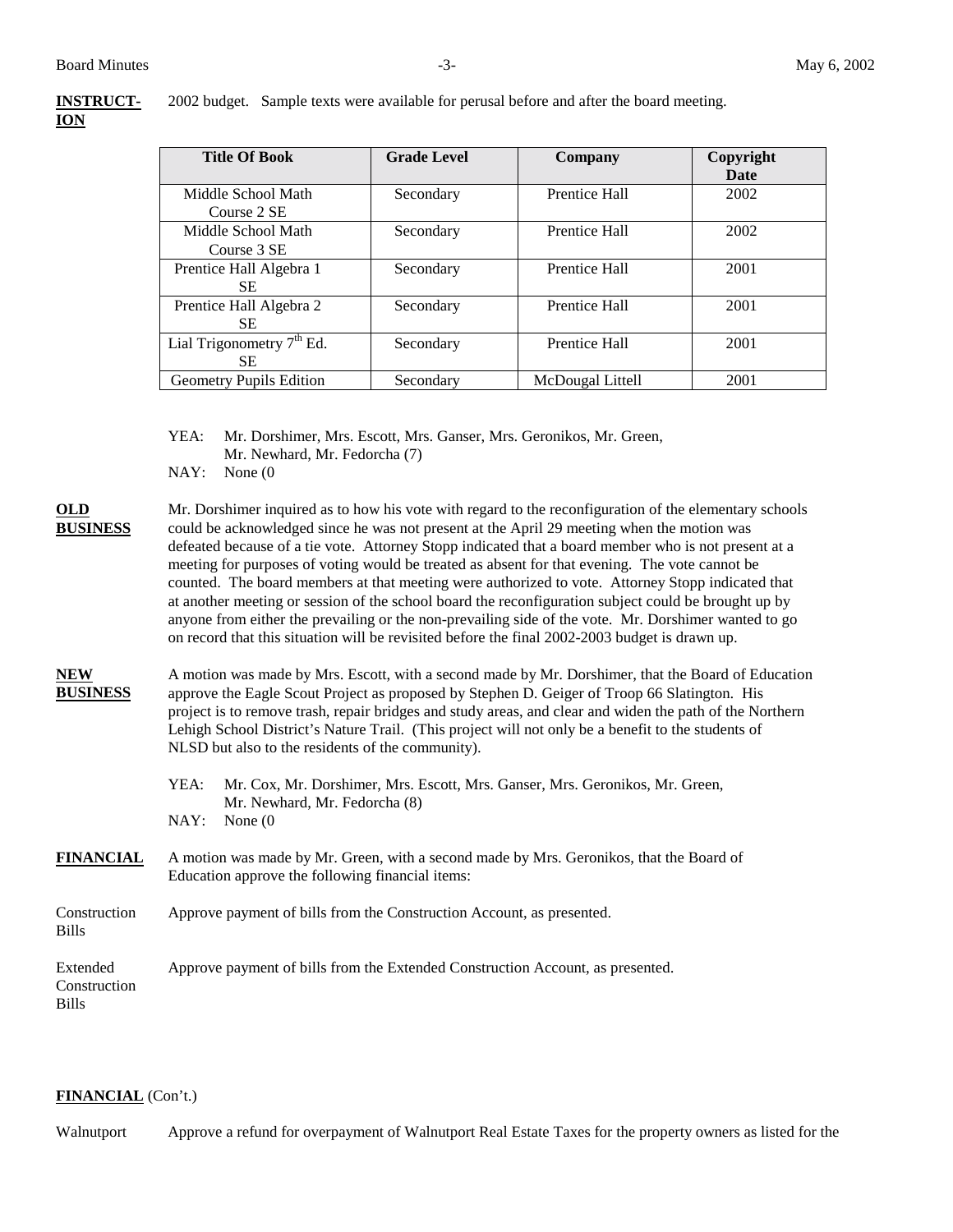Board Minutes **May 6, 2002** 

| Tax Refund                                    | month of May 2002.                                                                                                                                                                                                                                                                                                                                                                             |
|-----------------------------------------------|------------------------------------------------------------------------------------------------------------------------------------------------------------------------------------------------------------------------------------------------------------------------------------------------------------------------------------------------------------------------------------------------|
| Portfolio<br>Summary                          | Approve the Arthurs Lestrange Cash Management Portfolio Summary for the month of March 2002.                                                                                                                                                                                                                                                                                                   |
| Restore<br><b>Tennis Courts</b>               | Approve to employ Pavement Maintenance Contractors, Inc. of Bath, PA to restore the district's tennis<br>courts at a cost of \$9,436.00. Funding for this project will be taken from the Capital Reserve Account.                                                                                                                                                                              |
| <b>CTC</b> Associates<br>Permission To<br>Bid | Approve to allow CTC Associates and proper school officials to bid for the Closed Circuit TV, Door Entry<br>Monitoring, and Proximity Card Door Access Systems for all buildings. Estimated cost for this project is<br>\$213,640. (Note: This price does not include any door hardware or door strikes that may be necessary to<br>use the door access system, this will be done separately). |
|                                               | <b>Resolution Supporting House Bill No. 621 of 2001</b>                                                                                                                                                                                                                                                                                                                                        |
|                                               | <b>WHEREAS</b> , the Board of Directors of the Northern Lehigh School District are empowered                                                                                                                                                                                                                                                                                                   |

 and directed to establish, equip, furnish and maintain schools within the District; and *WHEREAS*, the provision of said services requires funding by local taxation or through the

state legislature; and

*WHEREAS*, House Bill No. 621 provides state funding to school

districts which enroll students in a program or programs for students with Limited English Proficiency; and *WHEREAS*, the Northern Lehigh School District supports legislation which assists local

school districts in fulfilling its directives.

*NOW THEREFORE BE IT RESOLVED*, by the Northern Lehigh School District that the President of the Board and Superintendent of Schools issue this Resolution supporting House Bill No. 621 of 2001 providing for payments to school districts with Limited English Proficiency Programs. Further, that this Resolution be forwarded to the District's State Representative(s) and State Senator together with said Resolution being disseminated to other school districts within the Commonwealth.

Adopted by the Northern Lehigh Board of School Directors this 6<sup>th</sup> day of May 2002.

## *State Subsidy Resolution*

*WHEREAS*, the Governor's proposed Commonwealth Budget for the 2002-3003 fiscal year would increase subsidy for special education by only 1.5%; and

*WHEREAS*, the Pennsylvania School Boards Association (PSBA) calculates that the proposed level of funding for special education would be only 47.1%, a decrease from 49.0%; and

*WHEREAS*, reductions in the portions of special education subsidy paid by the Commonwealth will require increased millage and a greater tax burden on the taxpayers of our six participating districts; and

*WHEREAS*, the Governor's proposed budget further detracts from the equitability of regular and special education funding in Pennsylvania.

*NOW, THEREFORE BE IT RESOLVED*, that the Board of Directors of the Northern Lehigh School District request that the Pennsylvania General Assembly and the Governor adopt a Commonwealth Budget for 2002-2003 which increases the state's share of regular and special education funding across the state and for the Northern Lehigh School District.

Adopted by the Northern Lehigh Board of School Directors this  $6<sup>th</sup>$  day of May 2002.

#### **FINANCIAL** (Con't.)

Audit Response Approve the audit response and corrective action plan to the Auditor General's audit report for the years ending June 30, 1999 and June 30, 2000 as presented.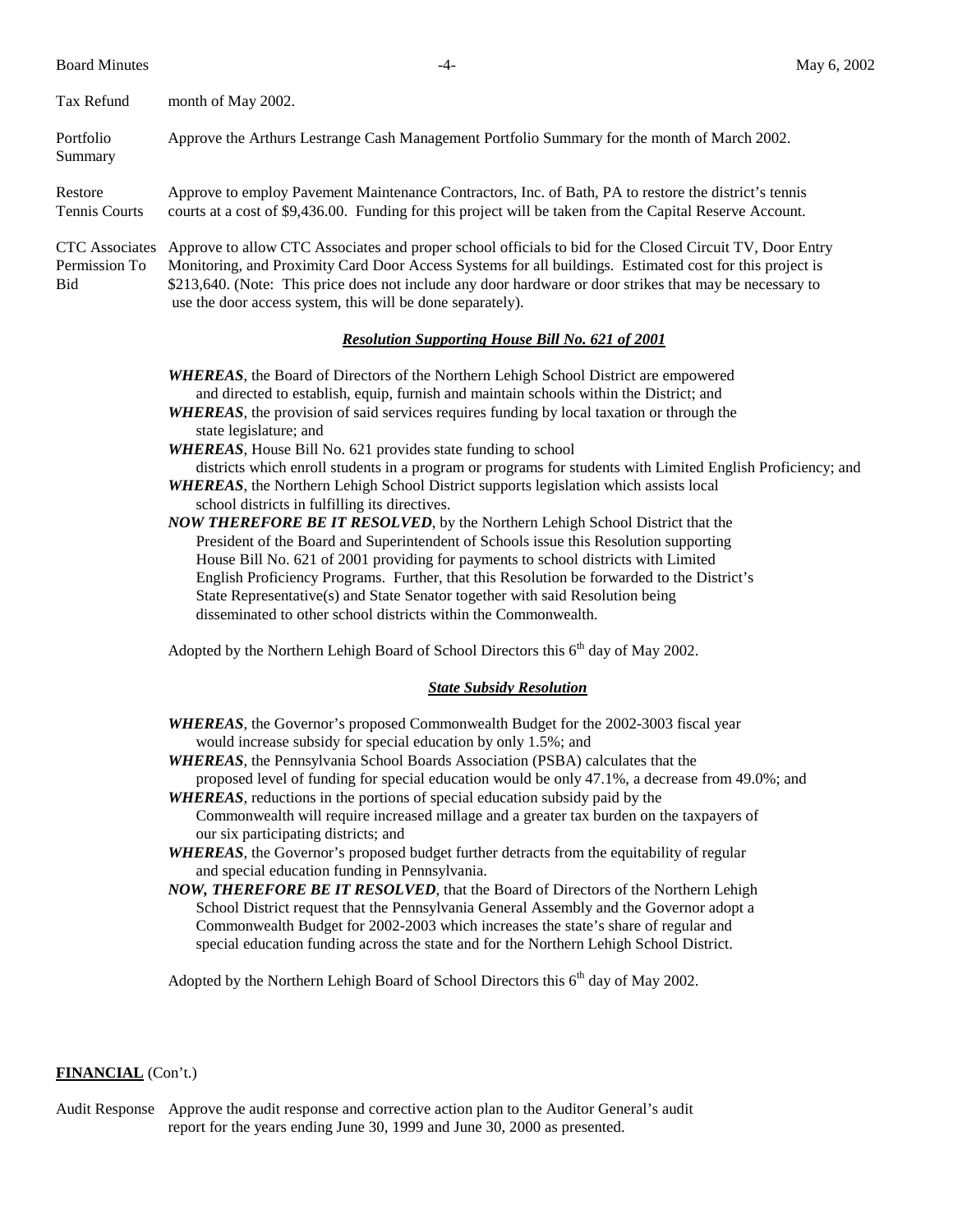| Agreement Of<br>Sponsorship                              | Approve the Agreement of Sponsorship to Attend Another Pennsylvania Community<br>College for Vicki Jacoby, in accordance with the guidelines established under Policy #912. Beginning in<br>the Fall 2002 she will be a fulltime student at Northampton County Community College to pursue her<br>course of study in Dental Hygiene. |  |
|----------------------------------------------------------|--------------------------------------------------------------------------------------------------------------------------------------------------------------------------------------------------------------------------------------------------------------------------------------------------------------------------------------|--|
| Budgetary<br>Transfers                                   | Approve budgetary transfers as presented.                                                                                                                                                                                                                                                                                            |  |
| Sweet, Stevens<br>Tucker & Katz<br>Legal Service<br>Fees | Approve the rate of \$110 per chargeable hour for legal services rendered relative to<br>general advice and \$145 per hour for adversarial matters from Sweet, Stevens, Tucker & Katz for the<br>2002-03 school year. The Northern Lehigh School District is billed on an hourly basis, new fees effective<br>July 1, 2002.          |  |
| Ethernet                                                 | Approve the purchase of Ethernet switches for the middle school from Corporate Networking, Inc. of<br>Switches Worcester, PA at a cost not to exceed \$25,000 and an ATM switch from Qwest Internet Solutions of<br>Philadelphia, PA at a cost not to exceed \$5200. Funds to be taken from the 2001AA bond.                         |  |
| <b>LCTI</b> Budget<br>Distributed                        | The 2002-2003 Lehigh Career and Technical Institute School Budget was distributed to all board members.<br>Mr. Green requested a 3-5 year historical prospective on Northern Lehigh School District's cost. It was<br>requested that a representative from LCTI be present at the next board meeting for questions.                  |  |
|                                                          | YEA:<br>Mr. Cox, Mr. Dorshimer, Mrs. Escott, Mrs. Ganser, Mrs. Geronikos, Mr. Green,<br>Mr. Newhard, Mr. Fedorcha (8)<br>NAY:<br>None $(0)$                                                                                                                                                                                          |  |
| <b>CORRESPON-</b><br><b>DENCE</b>                        | Board members received a copy of the minutes of the Carbon Lehigh Intermediate Unit Board of Directors<br>meeting held on March 18, 2002.                                                                                                                                                                                            |  |
|                                                          | Board members received a copy of the minutes of the Lehigh Carbon Community College Board of<br>Trustees meeting held on April 4, 2002.                                                                                                                                                                                              |  |
|                                                          | Board members received a copy of the minutes of the Washington Township Board of Supervisors meeting<br>held on March 12, 2002.                                                                                                                                                                                                      |  |
| <b>INFORM-</b><br><b>ATION</b>                           | Notification has been received from the Pennsylvania Department of Education of their approval for PlanCon<br>Part I: Interim Reporting for the middle school. Copies of these documents and appended materials<br>will be entered into the official minutes of this meeting.                                                        |  |
| <b>BUDGET</b><br><b>DISCUSSION</b>                       | Mr. Rockowich reviewed the 2002-2003 tentative budget which was adopted on April 29, 2002.                                                                                                                                                                                                                                           |  |

**RECOG-** Eugene Mayberry – Washington Township<br>**NITION OF** Expressed some concerns about the middle Expressed some concerns about the middle school and asked that the board please keep the middle school **GUESTS** a priority as they make decisions in attempting to adopt the 2002-2003 budget. "Please don't cut the middle school."